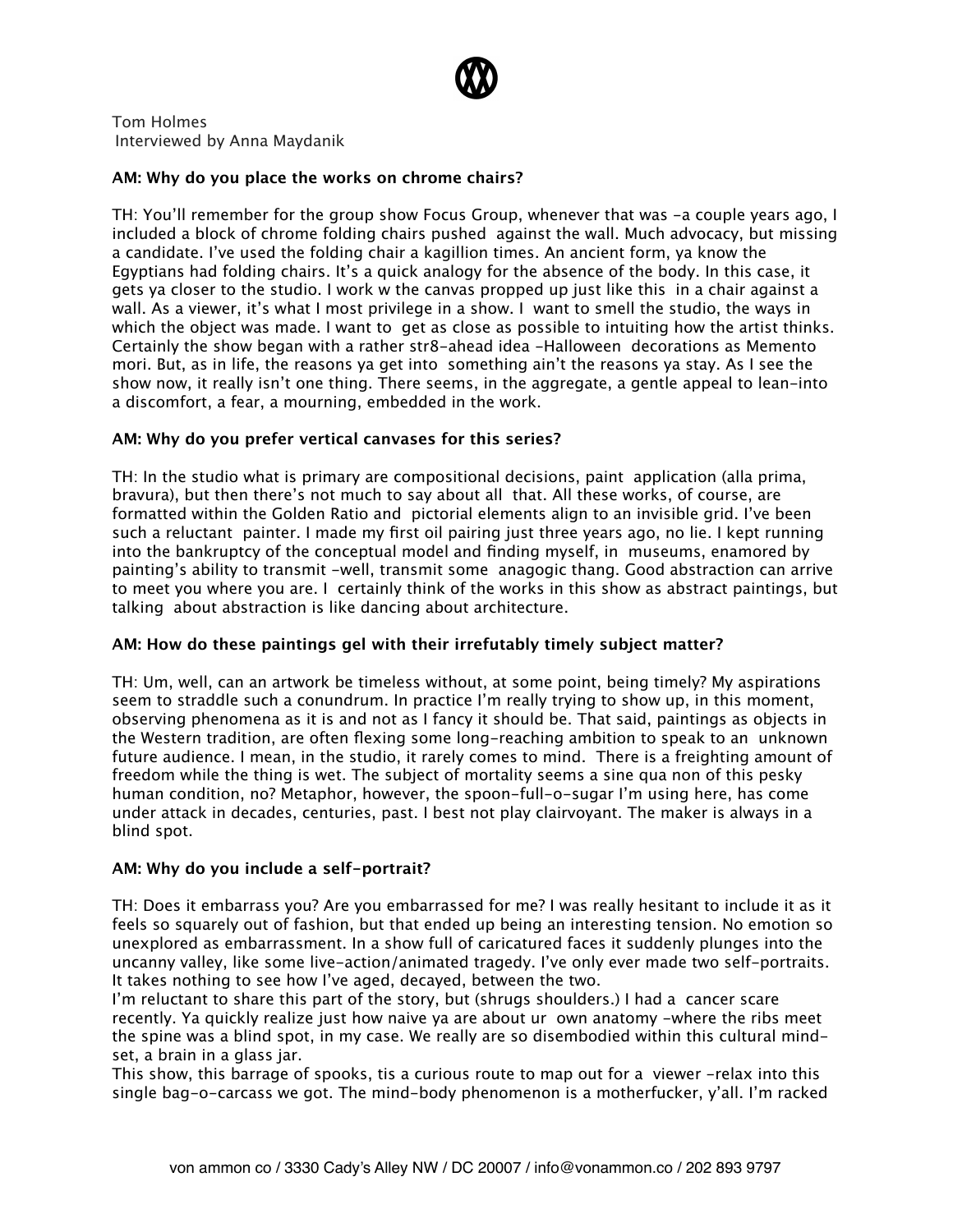

that we, culturally, can personify the most simplistic depiction, a teddy bear, but struggle consistently to find empathy for our fellow-carcasses.

## **AM: Are you considering the history of certain talismans, like the jack-o lantern, when they're used in compositions? Why is the pumpkin looking at its own reflection?**

TH: Yeah, why ain't that jack-o-lantern doing its job? Get to work Talisman! What, ya think these spirits gonna avert themselves?

# **AM: You include a billowing cloth in several works.**

TH: Hold up, do I include billowing cloth? Naw, it's all sheet plastic ya might use as party decoration, table skirt, but yeah it functions similarly to all the lux cloth in Baroque art. I can think of more than a few examples of Baroque era paintings where the figures interest me far less, and do less compositionally, than the voluminous folds. Some get quite abstract. There is a tendency in the larger contemporary visual field, ads & such, to utilize 3-d rendering, video game aesthetics. I liken it to a psychotic vision where none of the textures can be believed, the image can't be trusted. One of the things paint does with real economy is depict light on surfaces. My aspiration is to depict said surface textures w enough believability ya can expand into the image, into a space of meaning.

## **AM: What's behind the pink curtain?**

TH: The recent past. I mean, that's my guess. Less is more, more or less.

## **AM: How do you celebrate Halloween?**

TH: LOL I guess I don't really. I can't remember the last time I dressed up, or even had a Trickor-treater. I do, usually, keep Samhain on my radar. I try to remember to clean my windows. I'm told that the ancients would have had a ritual celebration about every six weeks. That sounds about right to me. If I had a dance party every six weeks my life would be hella improved. Fascinating to speculate as to why some, primarily Fall and Winter, holidays persist while the Spring and Summer rites have somehow fallen away.

# **AM: Who are the characters in the painting of three figures: pink, blue and brown?**

TH: Any sugar-addled child will recognize these three as Monster Cereal characters Boo Berry, Franken Berry, & Count Chocula. Just three guys living together in a haunted castle who fear children. That could pretty much describe queer community as well. I just love a metaphor that double backs on itself, reveals the back end. In this case, the longbranded seasonal children's cereal mascots are base on the horror characters of 30's film, and their respective actors, Peter Lorre, Boris Karloff, & Bela Lugosi. What interests me is how the characters are driven by the specific addictions of their actors. Often I'm looking to sugary processed children's food packaging to describe addiction and its psychology (mania, psychosis, depression.) I suspect our civic attitudes toward addiction are deeply embedded in a denial of mortality. Certainly I view drug addiction as a long, cowedly, and inefectual suicide trip, the result of some profound absence of community connection necessary to human wellbeing. At a functional civic level, the monster must be made sympathetic, loved at best, connected at least; for the length we inhabit the same field of being -hows that for mysticism for ya?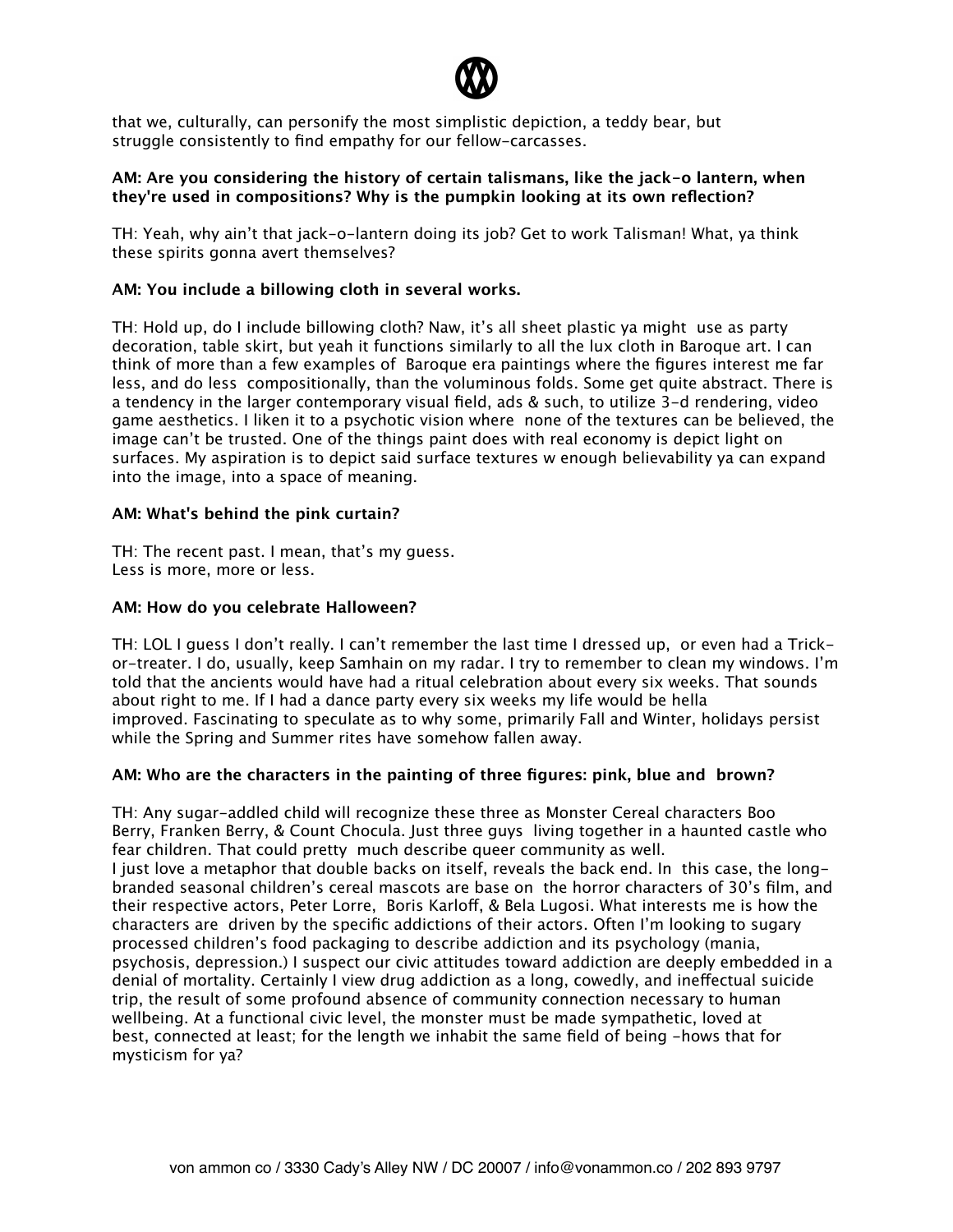

# **AM: What is the provenance of the images and objects depicted in these paintings?**

TH: I've done a deep dive into the makeshift memorials that spring up after a tragedy (i.e. site of mass shooting, celebrity death.) There are, in recent decades, very consistent and rather unceremonial objects that make up these temporary monuments. Ya see stufed plush animals, store-bought flowers in cellophane sleeve, & marker on posterboard.

Of course, I love the unaestheticized accumulative nature of em. Left out in the elements even briefly there is an overlay of decay that is unavoidable and especially distressing. Perhaps it is this decay, this very apparent transience of object(s) that speaks to me. I find their anonymity deeply melancholy. The site of remembrance is so brief. A kind of stopgap civic grief. I have to believe that ya see so many plush toys in these open air memorials because there is a very real urge to infantilize the victim -to create a sinless child lost, taken too soon. As a civic strategy to make a victim sympathetic I've grown to advocate just such a proposition. We have the capacity to imagine another person as a soft, softer, child. Within any ruinous conflict, this imagination might take us as close as possible to forgiving the enemy.

Now you ask me where the recent work is coming from -it's from these sites of civic grief, civic imagination. We depict death in some rather peculiar ways. Listen, it's a stretch, but Halloween seems a perfect metaphor for a civic description of our limited understating of mortality and its accompanying anxiety.

## **AM: Is plastic waste a stand-in for grief? Does grief ever really biodegrade?**

TH: I have this idea that grief is accumulative. When we grieve a recent loss we concurrently grieve all we have lost to date. The nature of attachment might be a bit like this -to lessen the grip on any one attachment is to lessen the tie to them all.

The metaphoric analogy to plastic pollution pretty much writes itself. I should say that the work takes no moral position. It's far more objective than that. I stop short of taking a reactionary Žižek'y position, we should embrace waste, become pollution. If ya look at, for instance, Smithson's Glue Pour (1969) there tis a damned clarion gesture -what is the human good at? Polluting. The human is champ at polluting.

I get it. The impulse to describe pathology with the subject itself seems consistently unavoidable.

But, if ya had to describe the work as moralist or pleasure-seeker, it would summarily be the later.

#### **AM: Why do you ask us to return to Party City?**

TH: LOL it is an imperative I guess, but not one from my voice. I could have just as easily called the show "Remember, Caesar, thou art mortal." Just seems more fun. Fans of Miss Paul's Drag Race will recognize the title as an iconic insult from season 4. Good,

clean, shade.

#### **AM: Are you depicting memento mori or immortality?**

TH: No, no, it's all squarely in the camp of this too shall pass. And, by this I mean you, And, by you I mean me. And, by pass I mean all-the-way-dead dead.

#### **AM: Does the permanence of paintings arrest the free radical nature of grief?**

TH: Images, paintings in this case, function as an instant download. The eye sees, the brain records, then the unconscious sorts it all out for ya. My work doesn't need even a bit of cognitive decoding -take a load off, just look.

It's a coincidence that grief also happens in the unconscious. If we start to imagine that the body is the unconscious and it's all being written on the body, what we can allow for, in